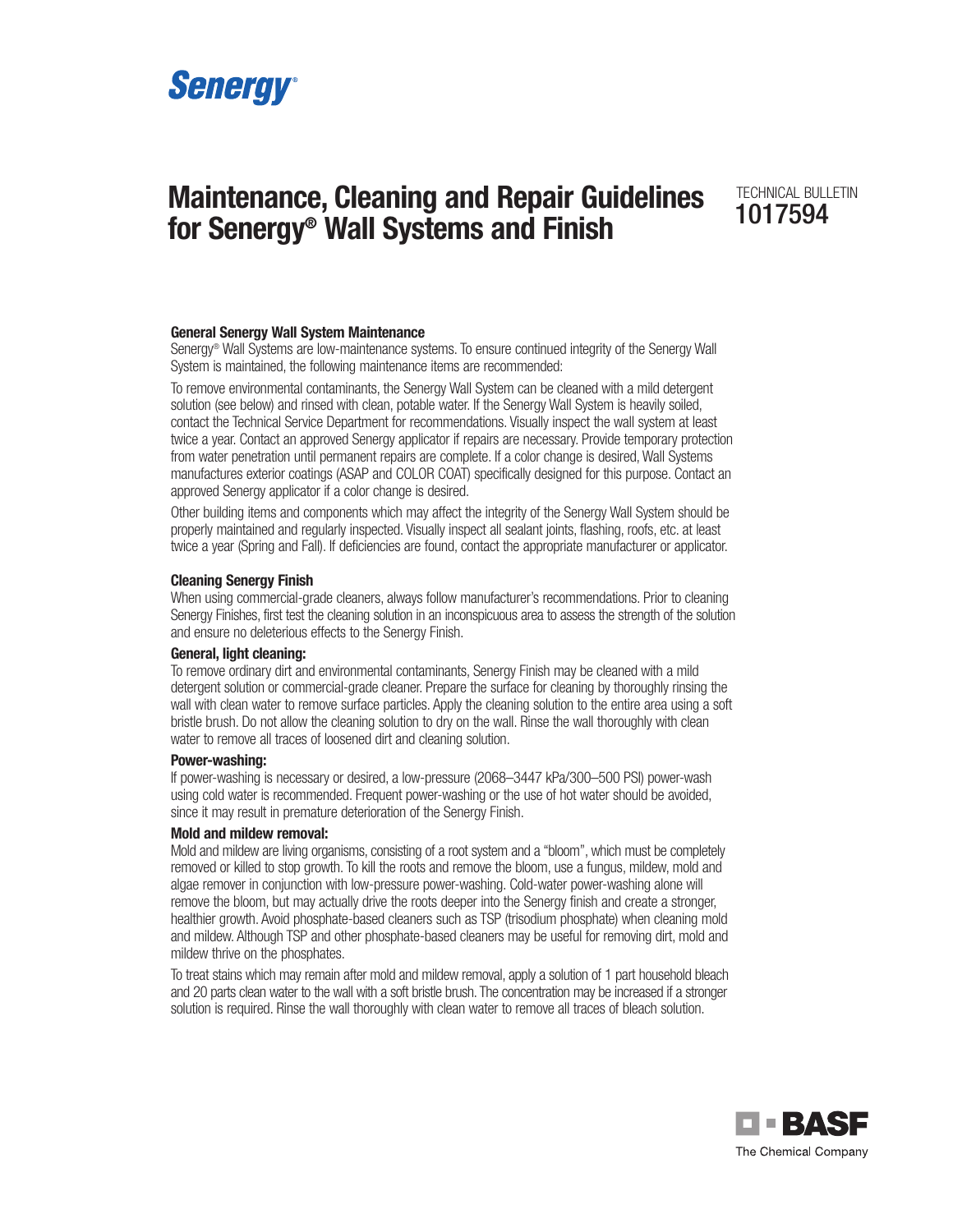## **Maintenance, Cleaning and Repair Guidelines for Senergy® Wall Systems and Finish**

#### **Efflorescence:**

Efflorescence is a crystalline and typically white deposit that may appear on the Senergy Finish surface, causing the Finish to appear bleached or spotted and seem to lose color. Efflorescence is a salt-like deposit that originates from cement and can leach through the permeable Finish Coat to appear as a deposit on the surface of the Finish. Efflorescence can usually be removed by dry-brushing the Finish surface, and then flushing the surface with plenty of clean water to remove the dislodged salts. "Clean N Prep" manufactured by ProSoCo (available at most hardware stores) may be utilized to clean efflorescence (and other acid-soluble stains) from the surface of Senergy Finish.Test in an inconspicuous area to assess the strength of the solution and ensure no deleterious effects to the Senergy Finish.

The concentration may be increased if a stronger solution is needed. Concentration should not exceed one part "Clean N Prep" to six parts water (1:6). Rinse the wall area with clean water prior to application of cleaning solution. A soft bristle brush may be used on the affected area. Do not allow the solution to dry on the wall. Rinse thoroughly with plenty of clean water.

For specific cleaning products and recommendations, the following companies supply specially formulated cleaning products for EIFS: ProSoCo, 1-800-255-4255

Wind-Lock, 1-800-872-5625

### **Repair of Senerflex Wall Systems**

See current Senergy specifications, details and technical bulletins for complete information. All repairs should be completed by an approved Senergy applicator. Contact the Technical Services Department for information concerning procedures for repair for other Senergy Wall Systems.

## **Puncture repair:**

- 1. Cut around the damaged area with a razor knife cutting through all layers, to the substrate. Make sure the patch area is large enough to easily work within, even if the damaged area is small. **See Figure 1.**
- 2. Carefully remove the Senergy Lamina (Finish, Reinforcing Mesh and Base Coat).
- 3. Remove the damaged EPS insulation board down to the sheathing. Repair or replace and damaged sheathing. Ensure that all EPS insulation board remains are completely removed.
- 4. With a small grinder, carefully remove the Finish approximately 3–4 inches around the repair area. Do not grind into the Reinforcing Mesh and Base Coat. **See Figure 2.**
- 5. Once the Finish has been removed from around the damaged area, brush or blow away any remaining EPS insulation beads and dust from the grinding.
- 6. Cut the EPS insulation board so that it will fit snugly into the opening. Apply adhesive to the EPS insulation board and then place the EPS insulation board into the opening, ensuring a good adhesive bond is achieved. **See Figure 3.**
- 7. After the adhesive has dried, rasp the EPS insulation board down to the level of the ground down area.
- 8. Mask off the Finish around the ground down area. **Note:** The exposed ground off area must be approximately 3-inches around the repair to ensure enough room for the Reinforcing Mesh to properly overlap.
- 9. Apply the mixed Base Coat to the repair and then place the pre-cut Reinforcing Mesh into the wet Base Coat.













**Figure 4 Figure 5 Figure 6**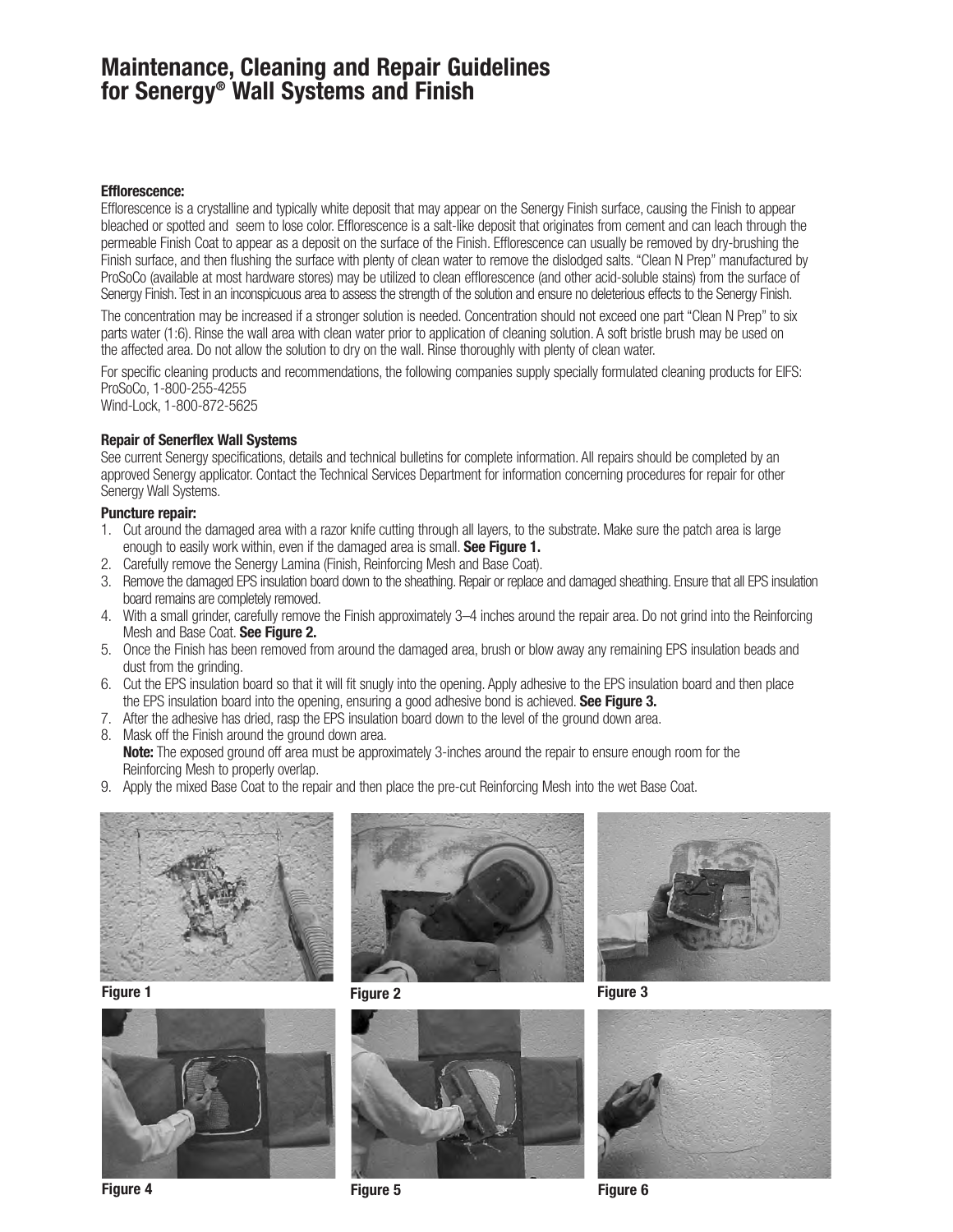- 10. Embed the Reinforcing Mesh with a trowel or margin trowel, to a smooth flat uniform thickness to the ground off area only. Do not build up the area, trowel the Base Coat tight, but thick enough to encapsulate the Reinforcing Mesh. **See Figure 4.**
- 11. Allow to dry. Scrape away trowel marks before applying Finish.
- 12. Trowel Finish onto the prepared area using a stainless steel trowel. **See Figure 5.**
- 13. Remove the tape before the Finish dries. Touch up the edges with a small paint brush by lightly dabbing around the edge. This helps to soften and blend in the edge around the patch. **See Figure 6.**
- 14. If necessary, lightly float the Finish again. Make sure there is no excess material on the back of the float prior to re-floating the area.
- 15. Senergy Color Coat may be required if the Finish color of the patch is not acceptable.

#### **Corner repair:**

- 1. Materials must be removed from both sides of the corner.
- 2. Follow steps 1–14 of basic repair procedure.
- 3. Make sure to use a double layer of Reinforcing Mesh in step 10 to ensure proper corner reinforcing.

#### **Texture finish repair:**

- 1. Grind down the Senergy Finish just until the Base Coat shows, approximately 1-inch around the damaged area.
- 2. Mask off the Finish around the ground down area.
- 3. Trowel the properly color matched Finish onto the prepared area using a stainless steel trowel.
- 4. Remove the tape before the Finish dries. Touch up the edges with a small paint brush by lightly dabbing around the edge. This helps to soften and blend in the edge around the new Finish.

#### **Re-texturing entire wall:**

- 1. Thoroughly clean the wall surface according to cleaning procedure listed at beginning of document. The area to be refinished must be sound and free of defects such as peeling, cracking, delamination and blistering.
- 2. Level the surface with Senergy Base Coat in order to achieve a smooth level surface. Allow the Base Coat to thoroughly dry before applying the Finish Coat.
- 3. Senergy TINTED PRIMER may be used to help alleviate shadowing of the Senergy Finish.
- 4. Apply the new Senergy Finish with desired texture and color.

#### **Re-coating existing wall:**

- 1. Thoroughly clean the wall surface according to the cleaning procedure listed at the beginning of document. The area to be refinished must be sound and free of defects such as peeling, cracking, delamination and blistering.
- 2. Apply the Senergy Coating with a brush, roller or sprayer in accordance with current Senergy specifications and application guidelines.

### **Crack repair:**

- 1. Before repairs are made, the cause for the cracks must be determined and addressed, and an assessment made as to whether the cracks are active or dormant.
- 2. Surfaces to be repaired must be properly prepared and cleaned to remove all contaminants.
- 3. Hairline surface cracks in the EIFS textured finish of less than 1/32-inch can be bridged with Senergy SENERLASTICTM COATING installed at a dry film thickness of 15 to 17 mils in two coats.
- 4. Cracks deeper than hairline surface cracks can be repaired in the following manner:
	- a) Isolated cracks that align with the EPS insulation board joints, for example, can be repaired in the same manner as the puncture repair described in the Finish Repair section.
	- b) Widespread cracking may be an indication of a serious defect in the EIFS installation and/or the underlying construction. Repair only after a thorough investigation of the problem and corrective action is taken to address any defects in the substrate or EIFS installation.